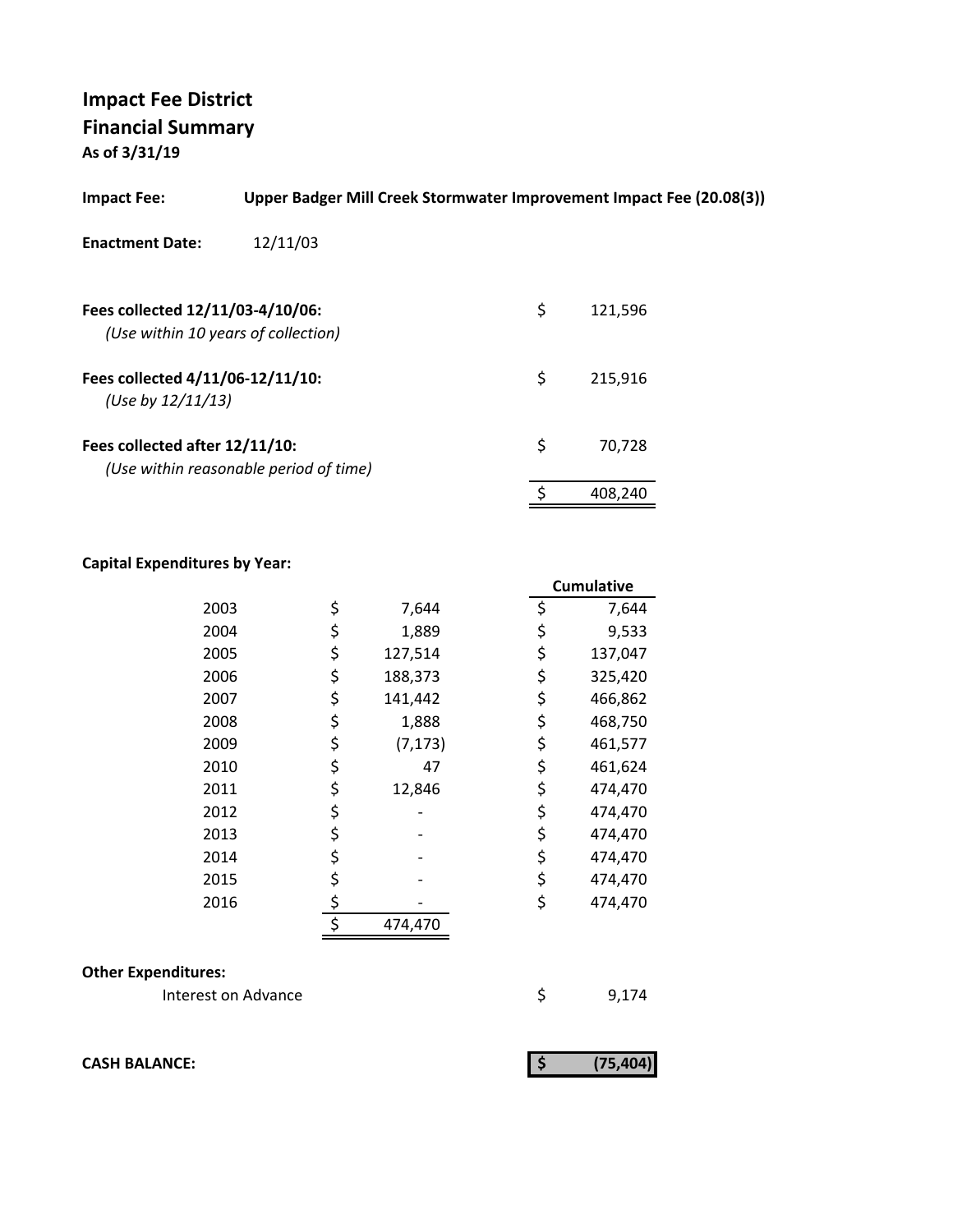#### **Impact Fee: Door Creek North Phase 2 Improvements Impact Fee (20.08(4))**

#### **Enactment Date:** 3/17/04

|                                                                         |   | Sewer   |  | <b>Stormwater</b> |
|-------------------------------------------------------------------------|---|---------|--|-------------------|
| Fees collected 3/17/04-4/10/06:<br>(Use within 10 years of collection)  |   | 39,507  |  | 196,204           |
| Fees collected 4/11/06-3/17/11:<br>(Use by $3/17/14$ )                  |   | 29.170  |  | 70,032            |
| Fees collected after 3/17/11:<br>(Use within reasonable period of time) | Ś | 154.617 |  | 478,596           |
|                                                                         |   | 223,293 |  | 744,832           |

|                            | <b>SEWER</b> |         | <b>STORMWATER</b> |                   |    |         |    |                   |
|----------------------------|--------------|---------|-------------------|-------------------|----|---------|----|-------------------|
|                            |              |         |                   | <b>Cumulative</b> |    |         |    | <b>Cumulative</b> |
| 2004                       | \$           | 464,717 |                   | 464,717           | \$ | 721,599 | \$ | 721,599           |
| 2005                       | \$           | 4,393   |                   | 469,110           |    | 21      | \$ | 721,619           |
| 2006                       | \$           | 1,832   |                   | 470,942           |    |         | \$ | 721,619           |
| 2007                       | \$           | 11,846  | Ş                 | 482,788           |    | 49,311  | \$ | 770,931           |
| 2008                       |              |         |                   | 482,788           |    |         | \$ | 770,931           |
| 2009                       |              |         |                   | 482,788           |    |         | \$ | 770,931           |
| 2010                       |              |         |                   | 482,788           |    |         | \$ | 770,931           |
| 2011                       |              |         |                   | 482,788           |    |         | \$ | 770,931           |
| 2012                       |              |         |                   | 482,788           |    |         | \$ | 770,931           |
| 2013                       |              |         |                   | 482,788           |    |         | \$ | 770,931           |
| 2014                       |              |         |                   | 482,788           |    |         | \$ | 770,931           |
| 2015                       |              |         |                   | 482,788           |    |         | \$ | 770,931           |
| 2016                       |              |         | \$                | 482,788           |    |         | \$ | 770,931           |
|                            |              | 482,788 |                   |                   | \$ | 770,931 |    |                   |
| <b>Other Expenditures:</b> |              |         |                   |                   |    |         |    |                   |
| Interest on Advance        |              |         | \$                | 24,616            |    |         | \$ | 39,308            |
| <b>CASH BALANCE:</b>       |              |         |                   | (284, 111)        |    |         |    | (65, 407)         |
|                            |              |         | \$                |                   |    |         | \$ |                   |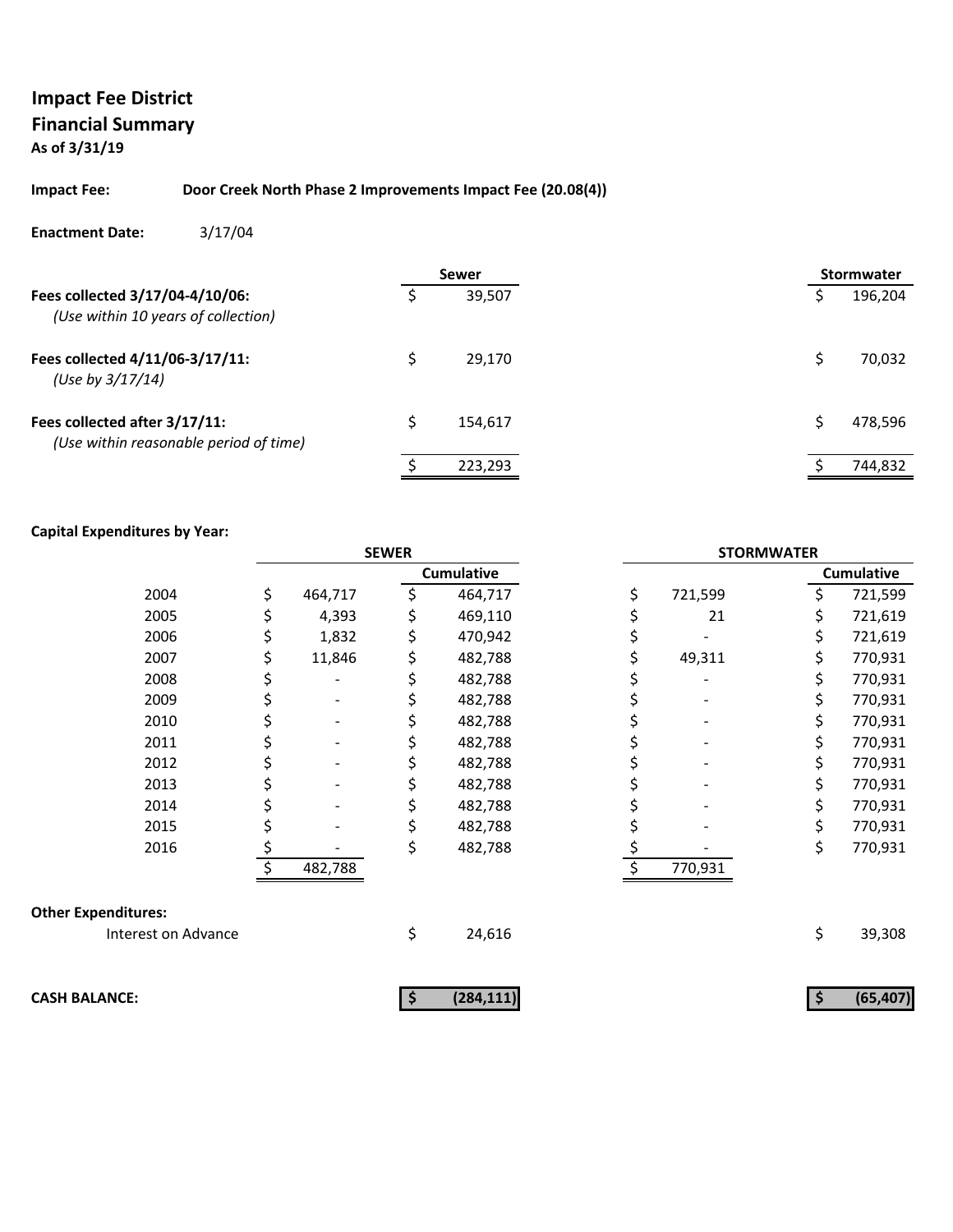#### **Impact Fee: Valley View Road Sewer and Drainage Improvement (22.08(5))**

#### **Enactment Date:** 7/12/05

|                                                                         |    | <b>Sewer</b> |  |   | Stormwater |
|-------------------------------------------------------------------------|----|--------------|--|---|------------|
| Fees collected 7/12/05-4/10/06:<br>(Use within 10 years of collection)  |    |              |  |   |            |
| Fees collected 4/11/06-7/12/12:<br>(Use by 7/12/15)                     | Ś  | 6,155        |  | S | 7,827      |
| Fees collected after 7/12/12:<br>(Use within reasonable period of time) | Ś  | 29,173       |  |   | 30,993     |
|                                                                         |    | 35,328       |  |   | 38,820     |
| <b>Debt Proceeds:</b>                                                   | \$ | 220,000      |  |   |            |

|                                 | <b>SEWER</b> |         | <b>STORMWATER</b> |               |     |                   |
|---------------------------------|--------------|---------|-------------------|---------------|-----|-------------------|
|                                 |              |         | <b>Cumulative</b> |               |     | <b>Cumulative</b> |
| 2005                            | \$           | 233,802 | \$<br>233,802     | \$<br>354,923 | Ś.  | 354,923           |
| 2006                            |              | 16,262  | \$<br>250,063     | 47,531        |     | 402,455           |
| 2007                            | Ş            | 230     | \$<br>250,293     | 1,500         | \$  | 403,954           |
| 2008                            | \$           | (36)    | \$<br>250,257     | 1,536         | \$  | 405,490           |
| 2009                            | \$           | 6,884   | \$<br>257,142     |               | S   | 405,490           |
| 2010                            | \$           | 20,327  | \$<br>277,469     |               |     | 405,490           |
| 2011                            | \$           | 34,457  | \$<br>311,926     |               | S.  | 405,490           |
| 2012                            | \$           | 7,441   | \$<br>319,367     |               | \$. | 405,490           |
| 2013                            | Ş            | 578     | \$<br>319,945     |               | S.  | 405,490           |
| 2014                            |              |         | 319,945           |               |     | 405,490           |
| 2015                            |              |         | \$<br>319,945     |               | \$  | 405,490           |
| 2016                            | \$           |         | \$<br>319,945     |               | \$  | 405,490           |
|                                 |              | 319,945 |                   | 405,490       |     |                   |
| <b>Other Expenditures:</b>      |              |         |                   |               |     |                   |
| Interest on Advance             |              |         | \$<br>18,935      |               | \$  | 23,998            |
| Debt Principal & Interest (net) |              |         | \$<br>199,917     |               |     |                   |
| <b>CASH BALANCE:</b>            |              |         | (283, 469)        |               |     | (390, 668)        |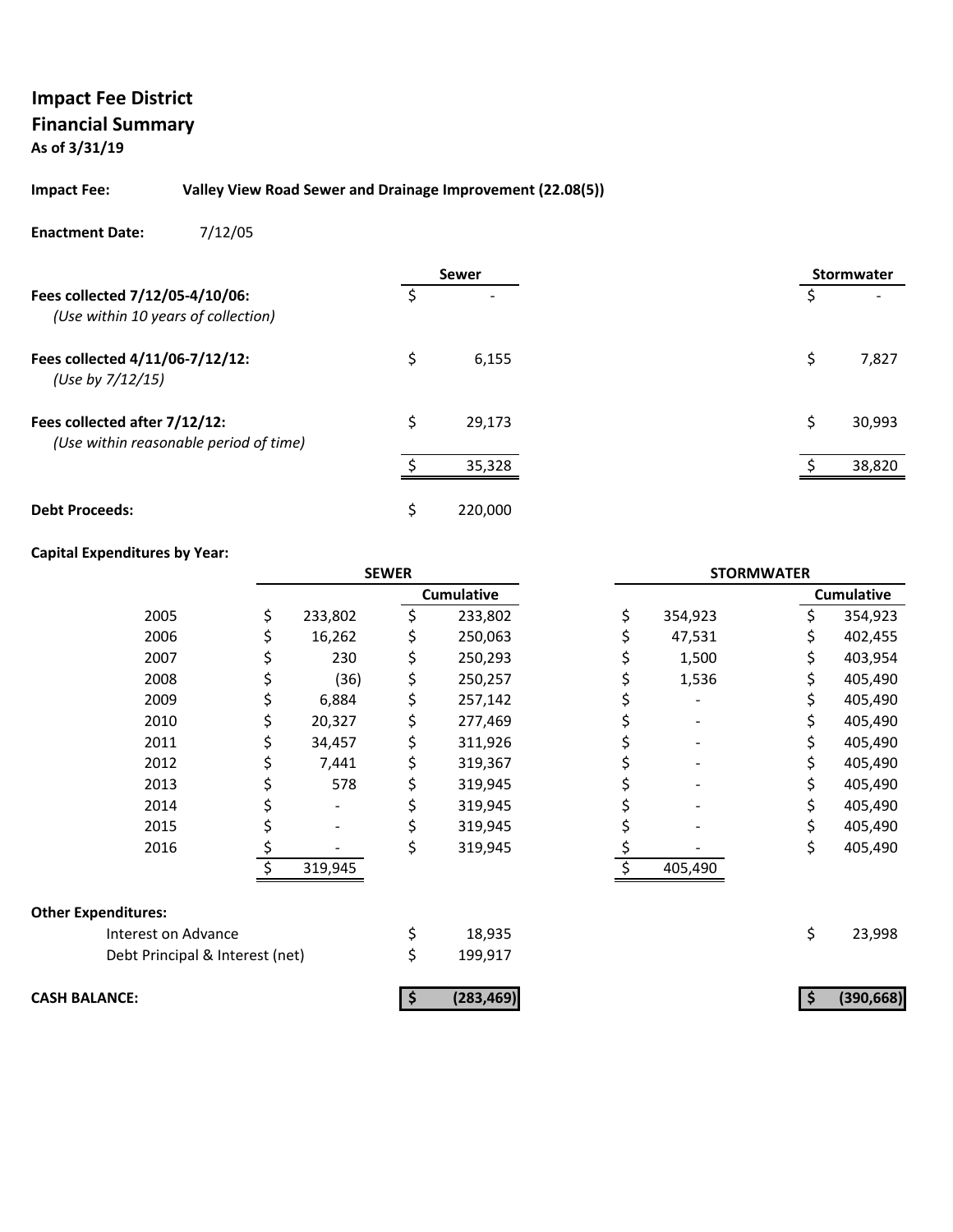| Impact Fee:                                           | Felland Road Sanitary Sewer Improvement (20.08(7)) |    |        |
|-------------------------------------------------------|----------------------------------------------------|----|--------|
| <b>Enactment Date:</b>                                | 12/20/07                                           |    |        |
| Fees collected 12/20/07-4/10/06:                      | (Use within 10 years of collection)                | \$ |        |
| Fees collected 4/11/06-12/20/14:<br>(Use by 12/20/17) |                                                    | \$ |        |
| Fees collected after 12/20/14:                        | (Use within reasonable period of time)             | \$ | 67,308 |
|                                                       |                                                    | \$ | 67.308 |

#### **Capital Expenditures by Year:**

|      |               |    | <b>Cumulative</b> |
|------|---------------|----|-------------------|
| 2007 | \$<br>54,453  | \$ | 54,453            |
| 2008 | \$<br>680,651 | \$ | 735,104           |
| 2009 | \$<br>854,468 | \$ | 1,589,572         |
| 2010 | \$<br>19,749  | \$ | 1,609,321         |
| 2011 | 281           | \$ | 1,609,602         |
| 2012 |               | \$ | 1,609,602         |
| 2013 |               | \$ | 1,609,602         |
| 2014 |               | \$ | 1,609,602         |
| 2015 |               | \$ | 1,609,602         |
| 2016 |               | \$ | 1,609,602         |
|      | 1,609,602     |    |                   |
|      |               |    |                   |

#### **Other Expenditures:**

Interest on Advance **1922** \$91,934

**CASH BALANCE: (1,634,228) \$**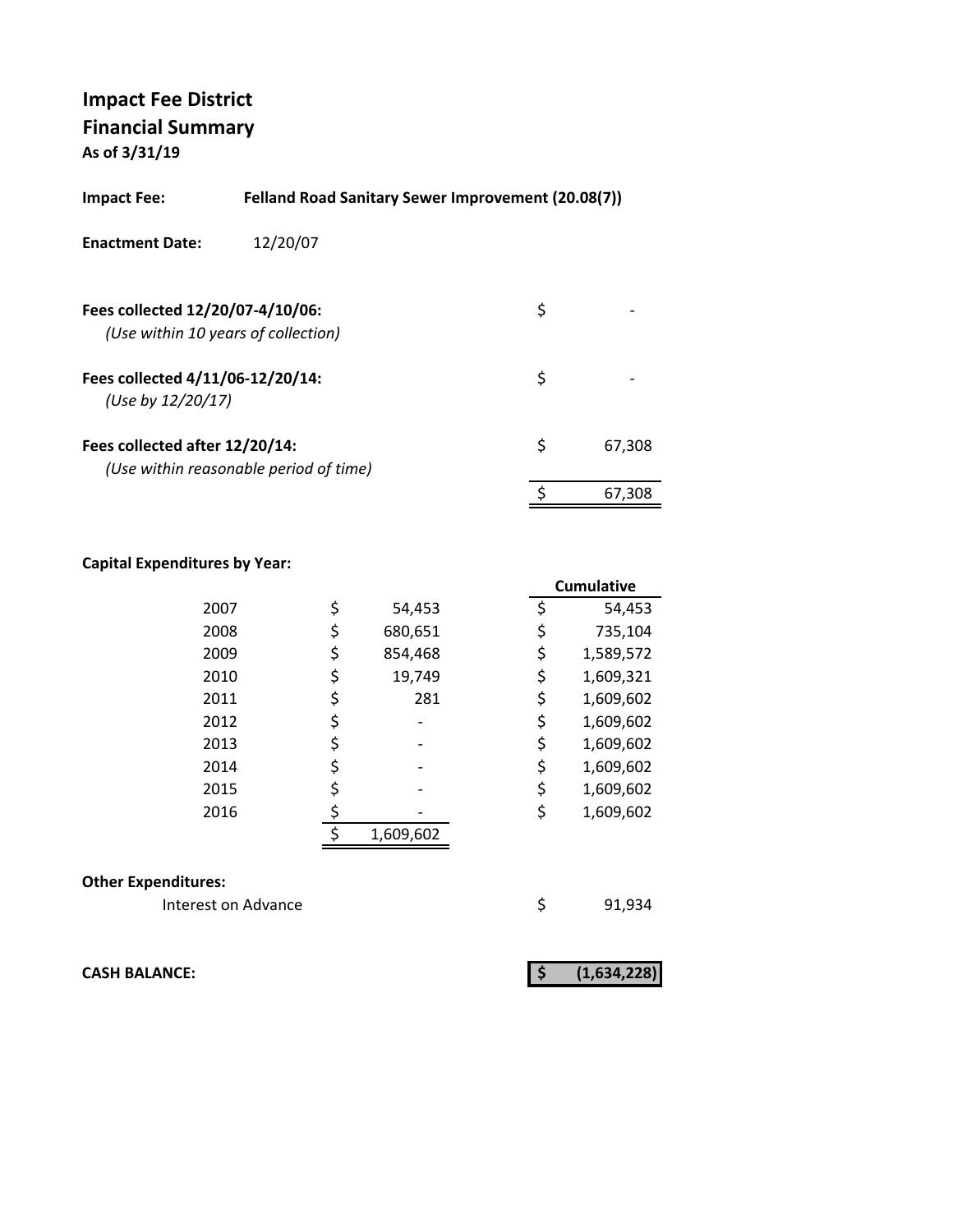| Impact Fee:                                                           | Elderberry Neighborhood Sanitary Sewer Improvement (20.08(8)) |               |
|-----------------------------------------------------------------------|---------------------------------------------------------------|---------------|
| <b>Enactment Date:</b>                                                | 11/22/08                                                      |               |
| Fees collected Before 4/10/06:<br>(Use within 10 years of collection) |                                                               | N/A           |
| Fees collected 4/11/06-11/22/15:<br>(Use by 11/22/18)                 |                                                               | \$<br>104.033 |
| Fees collected after 11/22/15:                                        | (Use within reasonable period of time)                        | \$<br>145.803 |
|                                                                       |                                                               | 249,836       |

#### **Capital Expenditures by Year:**

|                            |    |         | <b>Cumulative</b> |
|----------------------------|----|---------|-------------------|
| 2008                       | \$ | 52,335  | \$<br>52,335      |
| 2009                       | \$ | 268,548 | \$<br>320,883     |
| 2010                       | \$ | 508     | \$<br>321,391     |
| 2011                       | \$ |         | \$<br>321,391     |
| 2012                       | \$ |         | \$<br>321,391     |
| 2013                       | \$ |         | \$<br>321,391     |
| 2014                       | \$ |         | \$<br>321,391     |
| 2015                       | \$ |         | \$<br>321,391     |
| 2016                       | \$ |         | \$<br>321,391     |
|                            | ¢  | 321,391 |                   |
|                            |    |         |                   |
| <b>Other Expenditures:</b> |    |         |                   |
| Interest on Advance        |    |         | \$<br>13,820      |

**CASH BALANCE:** 

|--|--|--|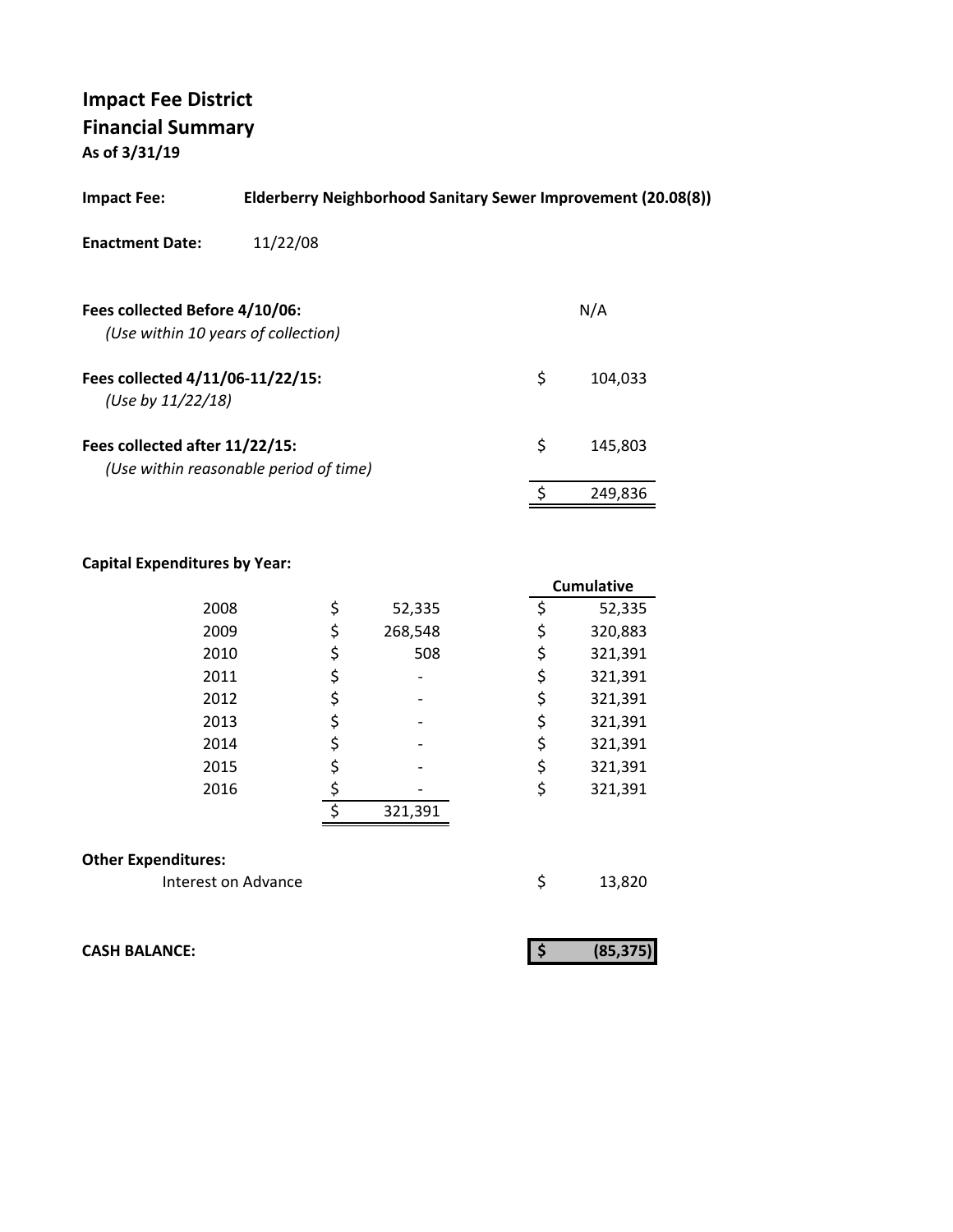| <b>Impact Fee:</b>                                                      |                                 |              |         |                         | Northeast Neighborhood Sanitary Sewer Improvement (20.08(9)) |
|-------------------------------------------------------------------------|---------------------------------|--------------|---------|-------------------------|--------------------------------------------------------------|
| <b>Enactment Date:</b>                                                  | 3/14/09                         |              |         |                         |                                                              |
| Fees collected Before 4/10/06:<br>(Use within 10 years of collection)   |                                 |              |         |                         | N/A                                                          |
| Fees collected 4/11/06-3/14/16:<br>(Use by 3/14/19)                     |                                 |              |         | \$                      |                                                              |
| Fees collected after 3/14/16:<br>(Use within reasonable period of time) |                                 |              |         | \$                      | 19,527                                                       |
|                                                                         |                                 |              |         | \$                      | 19,527                                                       |
| <b>Debt Proceeds:</b>                                                   |                                 |              |         | \$                      | 290,000                                                      |
| <b>Capital Expenditures by Year:</b>                                    |                                 |              |         |                         |                                                              |
|                                                                         |                                 |              |         |                         | <b>Cumulative</b>                                            |
| 2009                                                                    |                                 | \$           | 359,509 | \$                      | 359,509                                                      |
| 2010                                                                    |                                 | \$           | 260,073 | \$                      | 619,582                                                      |
| 2011                                                                    |                                 |              | (1)     | \$                      | 619,581                                                      |
| 2012                                                                    |                                 |              |         | \$                      | 619,581                                                      |
| 2013                                                                    |                                 |              |         | \$                      | 619,581                                                      |
| 2014                                                                    |                                 |              |         | \$                      | 619,581                                                      |
| 2015                                                                    |                                 |              |         | \$                      | 619,581                                                      |
| 2016                                                                    |                                 | \$\$\$\$\$\$ |         | \$                      | 619,581                                                      |
|                                                                         |                                 |              | 619,581 |                         |                                                              |
| <b>Other Expenditures:</b>                                              |                                 |              |         |                         |                                                              |
|                                                                         | Interest on Advance             |              |         | \$                      | 17,446                                                       |
|                                                                         | Debt Principal & Interest (net) |              |         | \$                      | 267,176                                                      |
| <b>CASH BALANCE:</b>                                                    |                                 |              |         | $\overline{\mathbf{v}}$ | (594, 676)                                                   |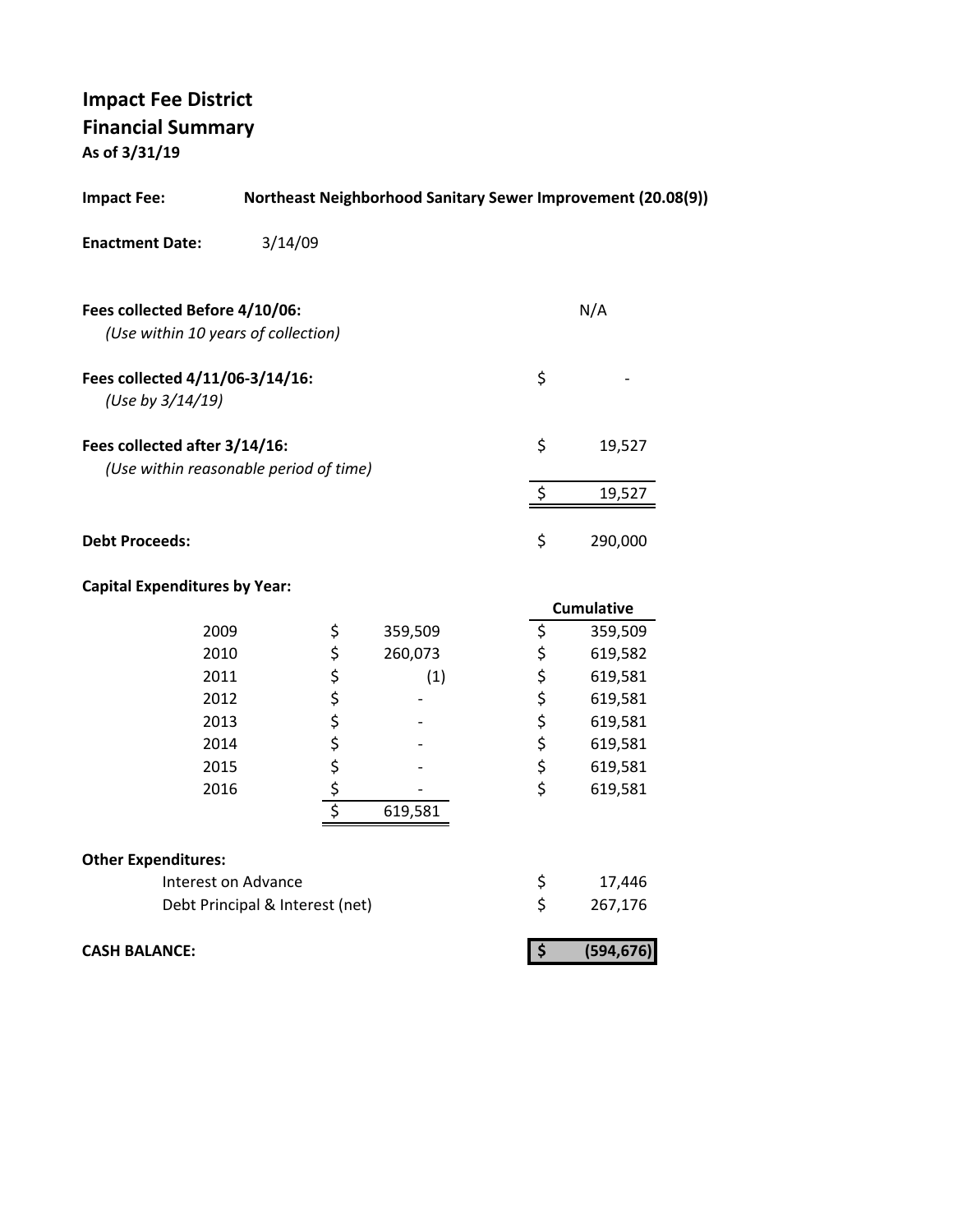# **Impact Fee District Financial Summary**

**As of 3/31/19**

#### **Impact Fee: Lower Badger Mill Creek Sanitary and Stormwater Management (20.08(10))**

#### **Enactment Date:** 12/5/09

|                                                                         |    | Sewer          |    | Stormwater |
|-------------------------------------------------------------------------|----|----------------|----|------------|
| Fees collected 7/12/05-4/10/06:<br>(Use within 10 years of collection)  | Ś  | $\overline{ }$ | S  |            |
| Fees collected 4/11/06-12/5/16:<br>(Use by 12/5/19)                     | \$ | 360,452        | \$ | 689,372    |
| Fees collected after 12/5/16:<br>(Use within reasonable period of time) | \$ | 713.223        | \$ | 774.267    |
|                                                                         |    | 1,073,675      |    | 1,463,639  |
| <b>Debt Proceeds:</b>                                                   | \$ | 1,952,700      |    |            |

|                                 | <b>SEWER</b> |             | <b>STORMWATER</b>      |    |              |    |                   |
|---------------------------------|--------------|-------------|------------------------|----|--------------|----|-------------------|
|                                 |              |             | <b>Cumulative</b>      |    |              |    | <b>Cumulative</b> |
| 2009                            | \$           | 812,879     | \$<br>812,879          | \$ | 37,716       | \$ | 37,716            |
| 2010                            | \$           | 241,355     | \$<br>1,054,234        | \$ |              | \$ | 37,716            |
| 2011                            | \$           | (61, 626)   | \$<br>992,608          | \$ | 266          | \$ | 37,982            |
| 2012                            | \$           | 498,829     | \$<br>1,491,437        | \$ |              | \$ | 37,982            |
| 2013                            | \$           | 200         | \$<br>1,491,637        | \$ |              | \$ | 37,982            |
| 2014                            | \$           | 213,769     | \$<br>1,705,405        | \$ |              | \$ | 37,982            |
| 2015                            |              | \$1,001,448 | \$<br>2,706,853        | \$ | 450,626      | \$ | 488,608           |
| 2016                            | \$           | 516,633     | \$<br>3,223,486        | \$ |              | \$ | 488,608           |
| 2017                            | \$           | 67          | \$<br>3,223,553        | \$ |              | \$ | 488,608           |
| 2018                            | \$           | 59,693      | \$<br>3,283,246        | \$ | 50,381       | \$ | 538,990           |
|                                 |              | \$3,283,246 |                        |    | \$538,989.60 |    |                   |
| <b>Other Expenditures:</b>      |              |             |                        |    |              |    |                   |
| Interest on Advance             |              |             | \$<br>22,104           |    |              | \$ | 3,868             |
| Debt Principal & Interest (net) |              |             | \$<br>1,399,571        |    |              |    |                   |
| <b>CASH BALANCE:</b>            |              |             | (1,678,546)            |    |              | Ŝ  | 920,781           |
|                                 |              |             | <b>Combined Total:</b> | \$ | (757, 765)   |    |                   |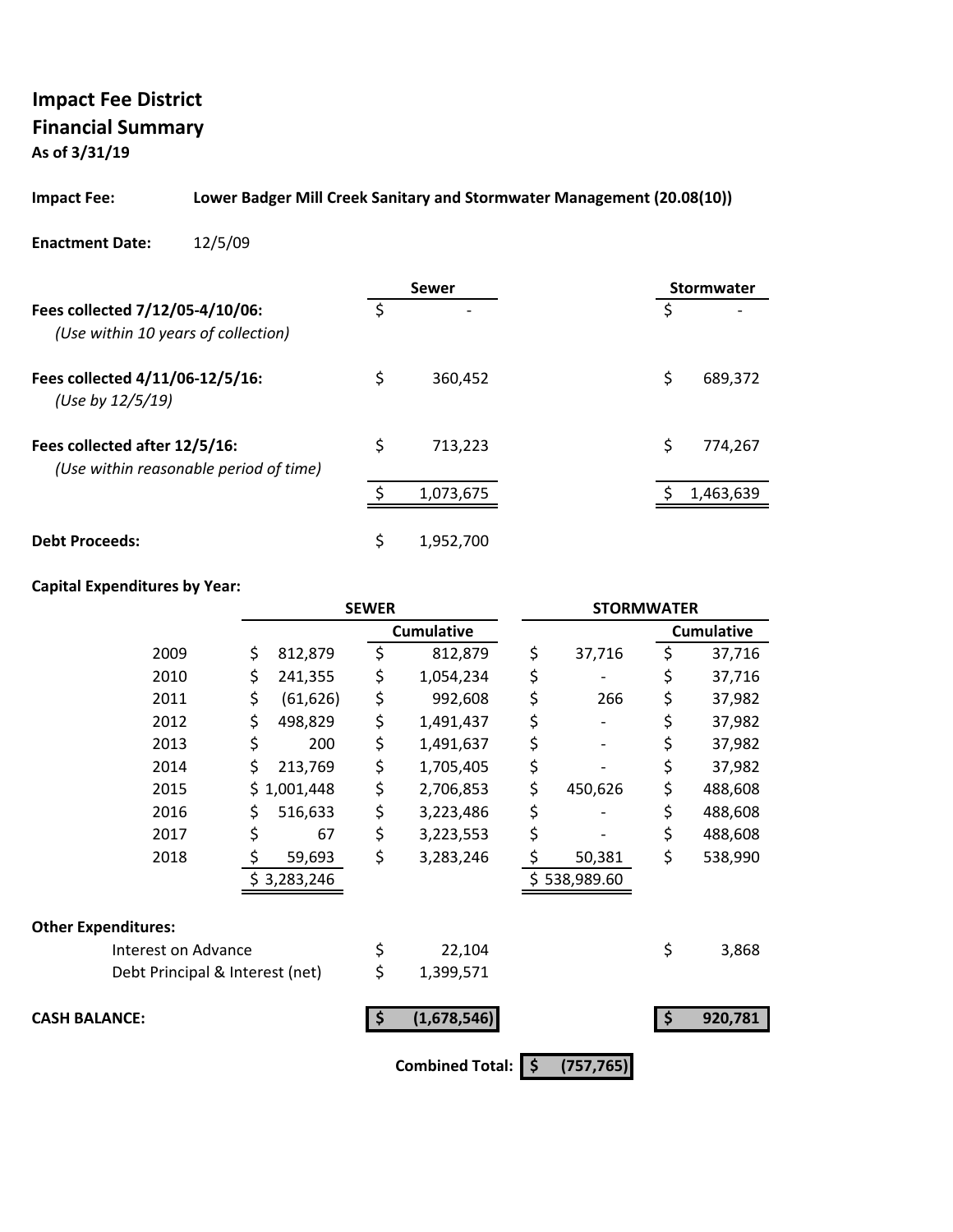| Impact Fee:                                         | Jeffy Trail Sanitary Sewer (20.08(11)) |              |
|-----------------------------------------------------|----------------------------------------|--------------|
| <b>Enactment Date:</b>                              | 3/28/13                                |              |
| Fees collected Before 4/10/06:                      | (Use within 10 years of collection)    | N/A          |
| Fees collected 4/11/06-3/28/20:<br>(Use by 3/28/23) |                                        | \$<br>92,937 |
| Fees collected after 3/28/20:                       | (Use within reasonable period of time) | \$           |
|                                                     |                                        | \$<br>92.937 |

|                       | <b>Cumulative</b> |
|-----------------------|-------------------|
| \$<br>83,135          | \$<br>83,135      |
| \$<br>$\qquad \qquad$ | \$<br>83,135      |
| \$                    | \$<br>83,135      |
|                       | \$<br>83,135      |
| 83,135                |                   |
|                       | \$<br>292         |
|                       |                   |

| <b>CASH BALANCE:</b> | 10.093 |
|----------------------|--------|
|                      |        |

| 193<br>O٣ |  |
|-----------|--|
|-----------|--|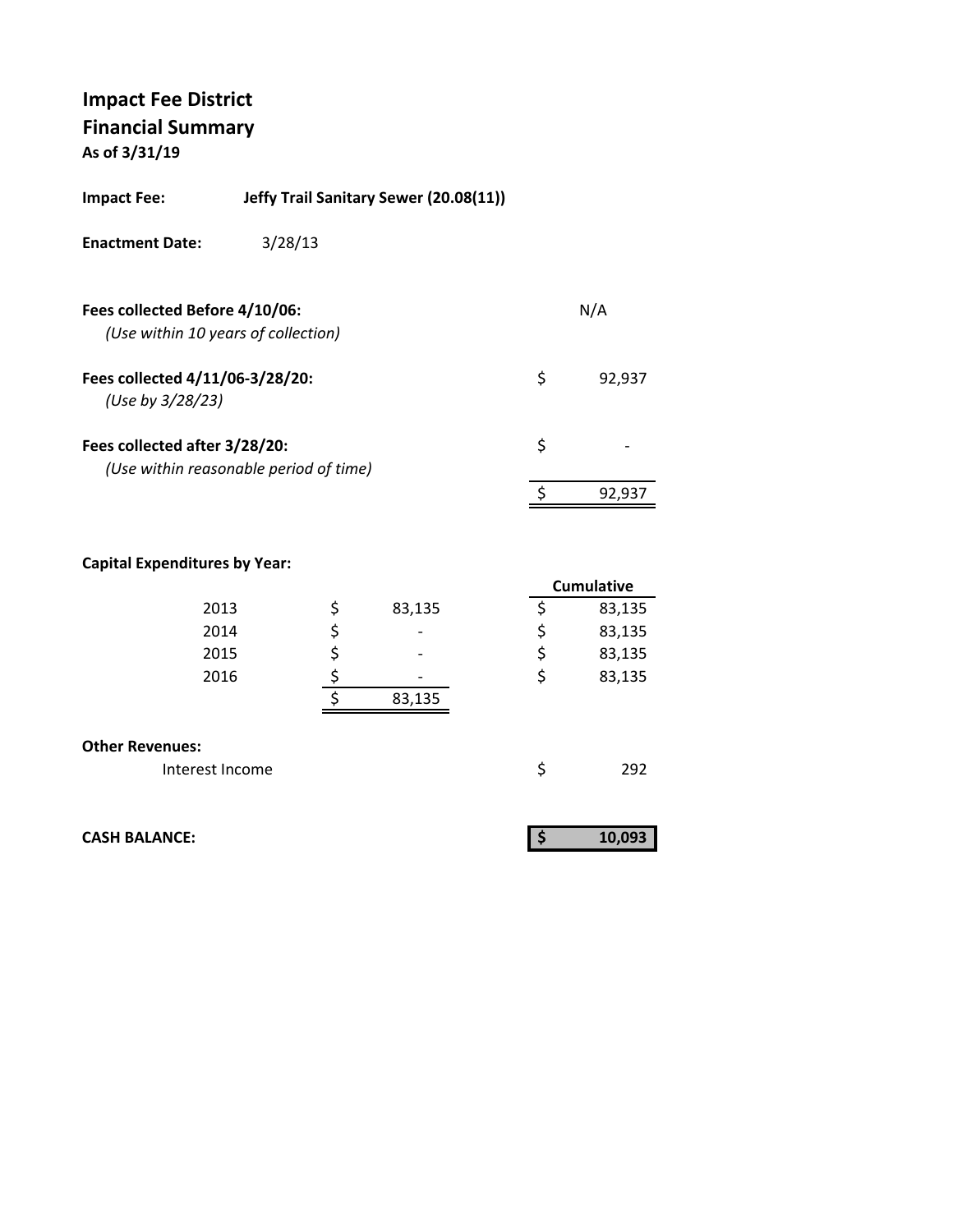| <b>Impact Fee:</b>                                                    | West Elderberry Neighborhood Sanitary Sewer Improvement (20.08(1)) |     |  |
|-----------------------------------------------------------------------|--------------------------------------------------------------------|-----|--|
| <b>Enactment Date:</b>                                                | 8/3/18                                                             |     |  |
| Fees collected Before 4/10/06:<br>(Use within 10 years of collection) |                                                                    | N/A |  |
| Fees collected 4/11/06-3/28/20:<br>(Use by 3/28/23)                   |                                                                    | \$  |  |
| Fees collected after 3/28/20:                                         | (Use within reasonable period of time)                             | \$  |  |
|                                                                       |                                                                    |     |  |

#### **Capital Expenditures by Year:**

|      |                          |   | <b>Cumulative</b> |
|------|--------------------------|---|-------------------|
| 2018 | 15,419                   |   | 15,419            |
| 2019 | $\overline{\phantom{0}}$ |   | 15,419            |
| 2020 | $\overline{\phantom{0}}$ | ⇒ | 15,419            |
| 2021 | $\overline{\phantom{0}}$ |   | 15,419            |
|      | 15,419                   |   |                   |
|      |                          |   |                   |

#### **Other Revenues:**

| Interest Income |  |  |
|-----------------|--|--|
|                 |  |  |

**CASH BALANCE:** (15,419)